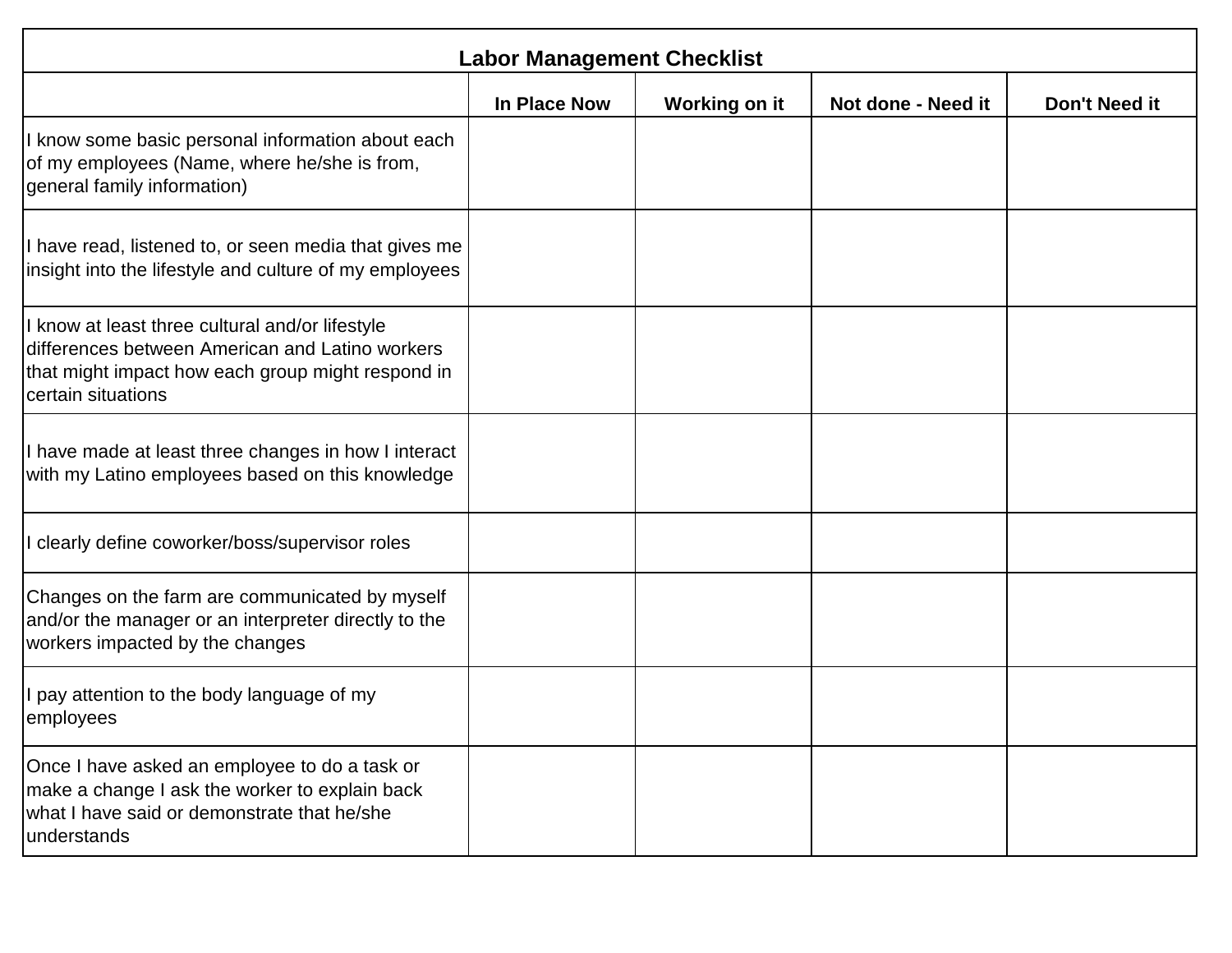|                                                                                                                                                                                                                                          | In Place Now | Working on it | Not done - Need it | <b>Don't Need it</b> |
|------------------------------------------------------------------------------------------------------------------------------------------------------------------------------------------------------------------------------------------|--------------|---------------|--------------------|----------------------|
| If I notice that an employee is not performing a task<br>as I had requested I explain the task again and/or<br>demonstrate what I want done. If I feel he/she does<br>not understand I contact an interpreter to ensure<br>understanding |              |               |                    |                      |
| When possible, I or other family members help<br>arrange visits between my employees and nearby<br>relatives and friends                                                                                                                 |              |               |                    |                      |
| get to know my employees by trying to converse<br>about things unrelated to the employment.                                                                                                                                              |              |               |                    |                      |
| When possible upon hiring a new employee that will<br>be living with other employees I communicate with<br>the current employees to try to take into<br>consideration their opinions or requests for hiring                              |              |               |                    |                      |
| I give my employee time off to attend special events<br>such as Spanish mass, birthday parties, soccer<br>games, Mexican Consulate visit.                                                                                                |              |               |                    |                      |
| gather basic information from potential employees<br>(name, previous work experience, work experience<br>related to job, knowledge or training related to job)                                                                           |              |               |                    |                      |
| I provide all potential employees with basic<br>information about the job such as a general job<br>description, farm policies, hours, time off, pay, and<br>other benefits)                                                              |              |               |                    |                      |
| I speak to at least one former employer of a potential<br>employee to gauge work experience, skill level, and<br>ability to work with others                                                                                             |              |               |                    |                      |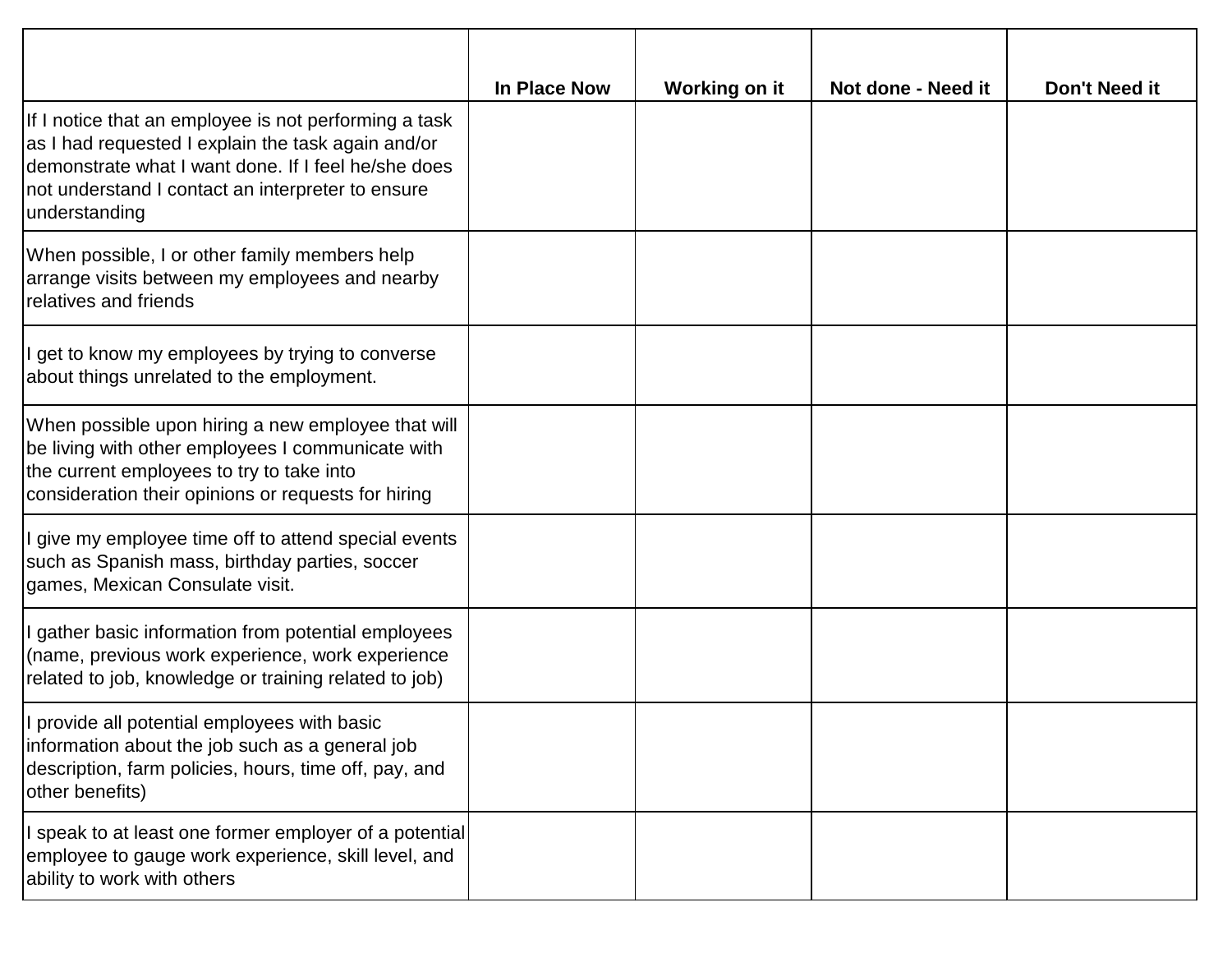|                                                                                                                                                            | <b>In Place Now</b> | Working on it | Not done - Need it | Don't Need it |
|------------------------------------------------------------------------------------------------------------------------------------------------------------|---------------------|---------------|--------------------|---------------|
| I have job descriptions for all hired positions on the<br>farm                                                                                             |                     |               |                    |               |
| I have a job description in English and Spanish for<br>all positions that are filled by or may be filled by a<br>native Spanish speaker                    |                     |               |                    |               |
| I have a plan in place for providing new employee<br>orientation to each new employee as he/she begins<br>their job                                        |                     |               |                    |               |
| I complete a new employee orientation to each new<br>employee within 2 days of his/her beginning the job.                                                  |                     |               |                    |               |
| If the employees native language is Spanish I have<br>an interpreter present to complete new employee<br>orientation with me                               |                     |               |                    |               |
| I post appropriate signs alerting employees of work<br>site hazards. These are in English and Spanish.                                                     |                     |               |                    |               |
| I provide OSHA approved safety training to all farm<br>workers. This is provided in Spanish to those<br>workers who speak Spanish as their native language |                     |               |                    |               |
| I utilize OSHA training checklists for each job to<br>ensure farm workers receive appropriate training.                                                    |                     |               |                    |               |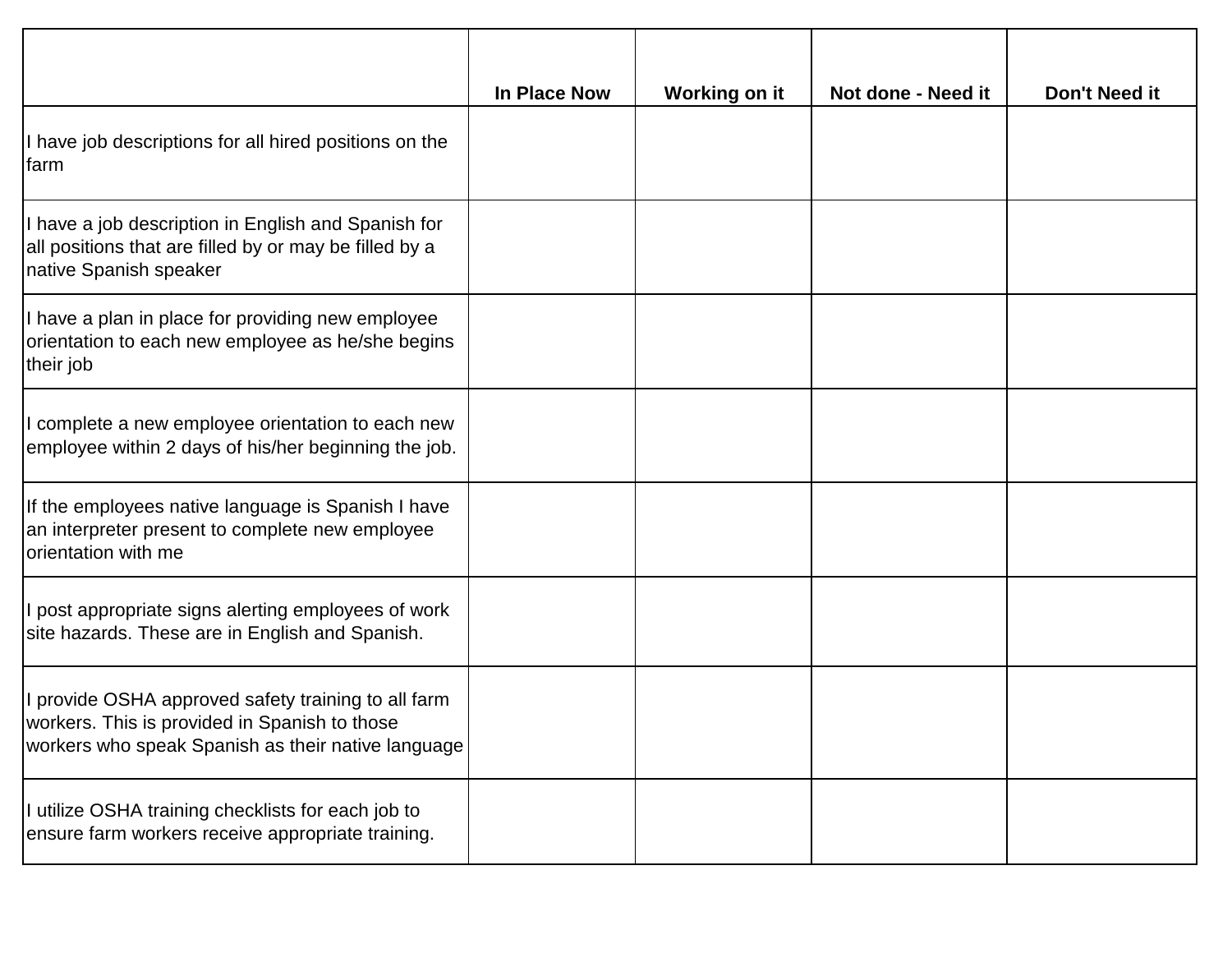|                                                                                                                                                                                                                             | In Place Now | Working on it | Not done - Need it | Don't Need it |
|-----------------------------------------------------------------------------------------------------------------------------------------------------------------------------------------------------------------------------|--------------|---------------|--------------------|---------------|
| I have set goals for safety and track success.                                                                                                                                                                              |              |               |                    |               |
| I reward my employees when safety goals are met.                                                                                                                                                                            |              |               |                    |               |
| I have posted Emergency contact numbers in the<br>barn by the phone                                                                                                                                                         |              |               |                    |               |
| I have reviewed an emergency plan with my<br>employees. I have done this with the help of an<br>interpreter for my Spanish speaking employees.                                                                              |              |               |                    |               |
| I have an interpreter that I have an agreement with<br>to assist me in communication matters regarding the<br>job, the home, health and other general needs of my<br>Spanish speaking employees                             |              |               |                    |               |
| Standard Operating Procedures (SOPs) are readily<br>available, and in many cases posted, in the native<br>languages of employees assigned animal care<br>responsibilities.                                                  |              |               |                    |               |
| I have identified and prioritized trainings important<br>for the various positions on the farm                                                                                                                              |              |               |                    |               |
| Documentation exists of employee training for new<br>and existing employees at least on an annual basis.                                                                                                                    |              |               |                    |               |
| I hold monthly interpreted meetings with non-English<br>speaking employees to ensure good communication<br>and allow for detailed conversations about job<br>performance, cow health and other job related<br><b>issues</b> |              |               |                    |               |